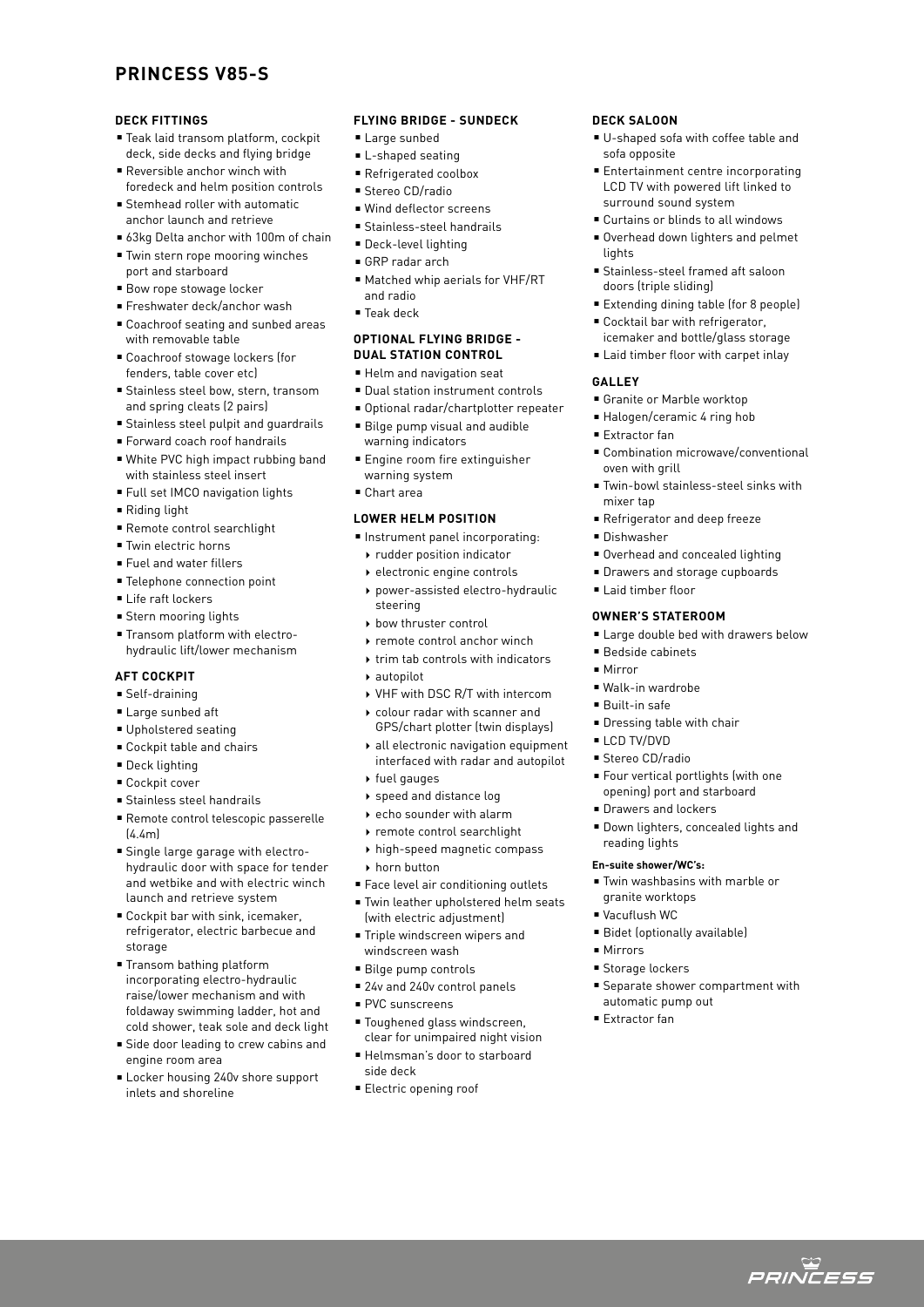# **PRINCESS V85-S**

### **FORWARD STATEROOM**

- Large double bed with drawers below
- Twin wardrobes with shelves
- $Mirror$
- **n** Dressing table with stowage
- **ELCD TV with DVD/CD/radio**
- **Down lighters, concealed lights** and reading lights
- Deck hatch

#### **En-suite shower/WC:**

- Washbasin with marble or granite worktop
- **Shower cubicle with automatic** pump-out
- Extractor fan
- <sup>n</sup> Vacuflush WC
- $Mirrons$
- Storage lockers

#### **PORT AND STARBOARD GUEST CABINS**

- Two single beds with storage under berths
- Large wardrobe with shelves
- **Bedside table with storage**
- High-level lockers
- **Down lighters and reading lights**

#### **En-suite shower/WC's:**

- Vacuflush WC
- <sup>n</sup> Shower cubicle and automatic pump out
- Extractor fan
- Mirrors and storage lockers
- Washbasin with marble or granite worktop
- Starboard shower/WC has access door from passageway as well as from cabin

## **CREW AREA**

- Two separate crew cabins each with choice of one or two berths, wardrobe, under berth storage and storage lockers
- **Exercise Crew mess area with refrigerator.** microwave oven and stainless-steel sink. Table and stools
- Additional deep freeze
- **Bower/WC with Vacuflush toilet** mirror, storage locker, separate shower cubicle with automatic pump out and extractor fan

#### **LAUNDRY AREA**

<sup>n</sup> A washing machine and separate dryer are located in the area below the main companionway stairs

## **INTERIOR FINISH**

- <sup>n</sup> Furniture finished in a choice of Serotina Cherry or Light Oak with either a satin or high gloss finish. Walnut is available as an option
- Galley in choice of granite or marble
- <sup>n</sup> Bathroom units and floors fitted with granite or marble
- Choice of upholstery fabrics, carpets and curtains from co-ordinated range
- Timber laid galley floor
- Timber laid saloon floor with carpet inlay

#### **POWER AND DRIVE SYSTEMS**

- Raw water flow failure light and audible alarm at the flybridge and lower helm stations
- 5 bladed propellers in nickel aluminium bronze
- 300kgf hydraulic bow thruster
- **Engine room lighting**
- <sup>n</sup> Engine room access located from side deck door
- Power-assisted electro-hydraulic steering system

### **POWER AND DRIVE SYSTEMS (CONTINUED)**

- **F** Trim tabs with indicators
- **Electronic engine and gear shift** controls
- Engine room extractor fans with electronic time delay

# **ELECTRICAL SYSTEM**

### **24 volt:**

- 4 x heavy-duty batteries for engine starting (125AH each)
- $\bullet$  6 x heavy-duty auxiliary batteries (125AH each)
- Engine alternators charge both banks of batteries via automatic switch charging system
- $\blacksquare$  1 x 100-amp and 1 x 75-amp float battery chargers charge both banks of batteries via an automatic switch charging system
- Battery paralleling system with remote control at helm position
- Remote battery master switches with control switch at main switch panel
- Circuit breakers on all circuits 24–12v dropper for certain navigation and radio circuits

#### **ELECTRICAL SYSTEM**

#### **220/240 Volt:**

- 27kW diesel generator and 13kW back up dual generator in own soundproof shields with watercooled and specially silenced exhausts
- 2 x 63-amp shore support inlets
- Generator/shore support changeover switches
- Polarity check system
- Earth leakage safety trip, circuit breakers on all circuits
- Power points (240v) in all cabins and accommodation areas

### **AIR CONDITIONING SYSTEM – chilled water**

- $Saloon 2 \times 12000$  BTU (aft)
- $\blacksquare$  1 x 18000 BTU (forward)
- 1 x 18000 BTU with auxiliary heating for screen demist (helm area)
- Owner's stateroom and bathroom 2 x 12000 BTU
- <sup>n</sup> Forward guest cabin and bathroom 1 x 12000 BTU with outlets in cabin and bathroom
- Port quest cabin and bathroom  $-1x$ 9000 BTU with outlets in cabin and bathroom
- <sup>n</sup> Starboard guest cabin and bathroom – 1 x 9000 BTU with outlets in cabin and bathroom
- <sup>n</sup> Galley 1 x 9000 BTU
- Crew quarters 2 x 6000 BTU with outlets in cabins, bathroom and mess area
- **Three chiller units located in engine** room (108,000 BTU total capacity)

## **FUEL SYSTEM**

- **Twin fuel tanks with interconnection** system giving 1320 gallons (6000 litres) capacity
- <sup>n</sup> Fuel fillers on port and starboard side decks
- <sup>n</sup> High capacity duplex fuel filters with water separators and changeover valves with sensors connected to warning system at both helm positions
- Remote operated fuel cocks
- <sup>n</sup> Fuel gauges at helm position